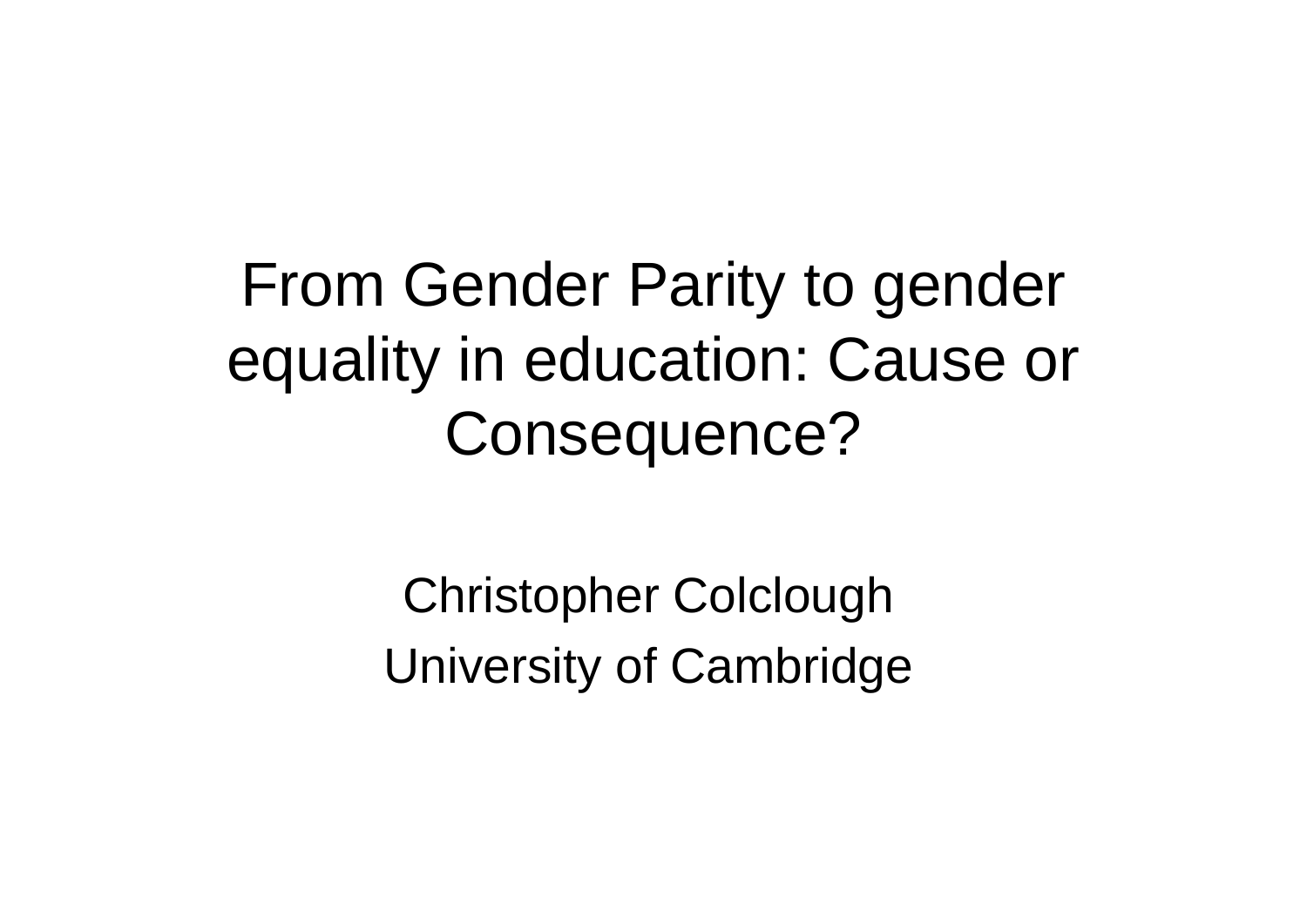## Progress towards Gender Parity

#### 53% of out of school children are girls



Girls' enrolment lags behind boys' in 40% of countries at primary level

Disparities more extreme at secondary and tertiary levels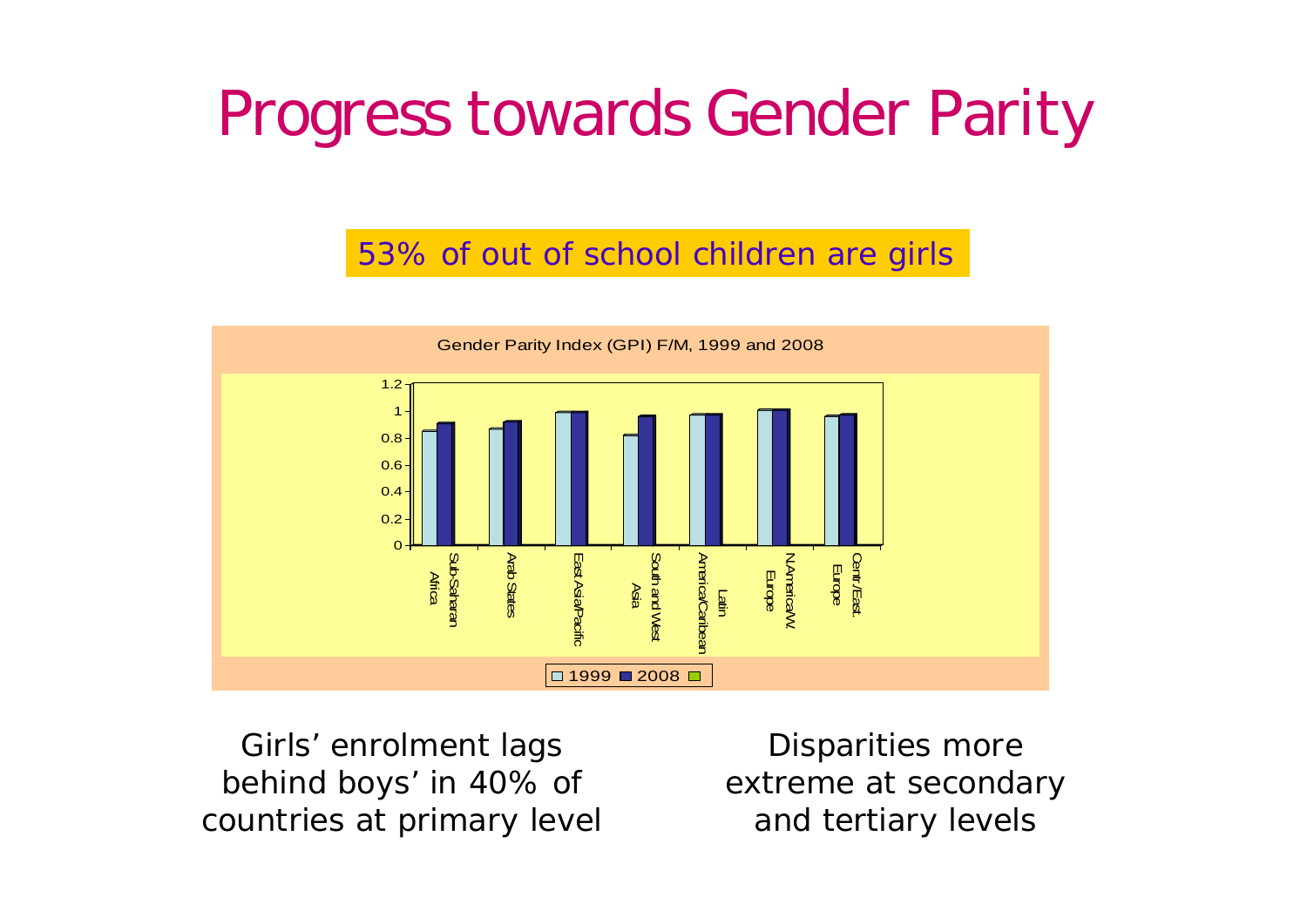Parity on the road to equality – but the Parity on the road to equality – but the<br>former strongly depends upon the exten former strongly depends upon the extent of<br>progress with the latter progress with the latter

Parity requires

equal proportions of girls and boys being enrolled in school

Equality requires equal opportunities to attend school equality in the learning process equality of learning outcomes equality of job opportunities and earnings

In no country is this yet the case.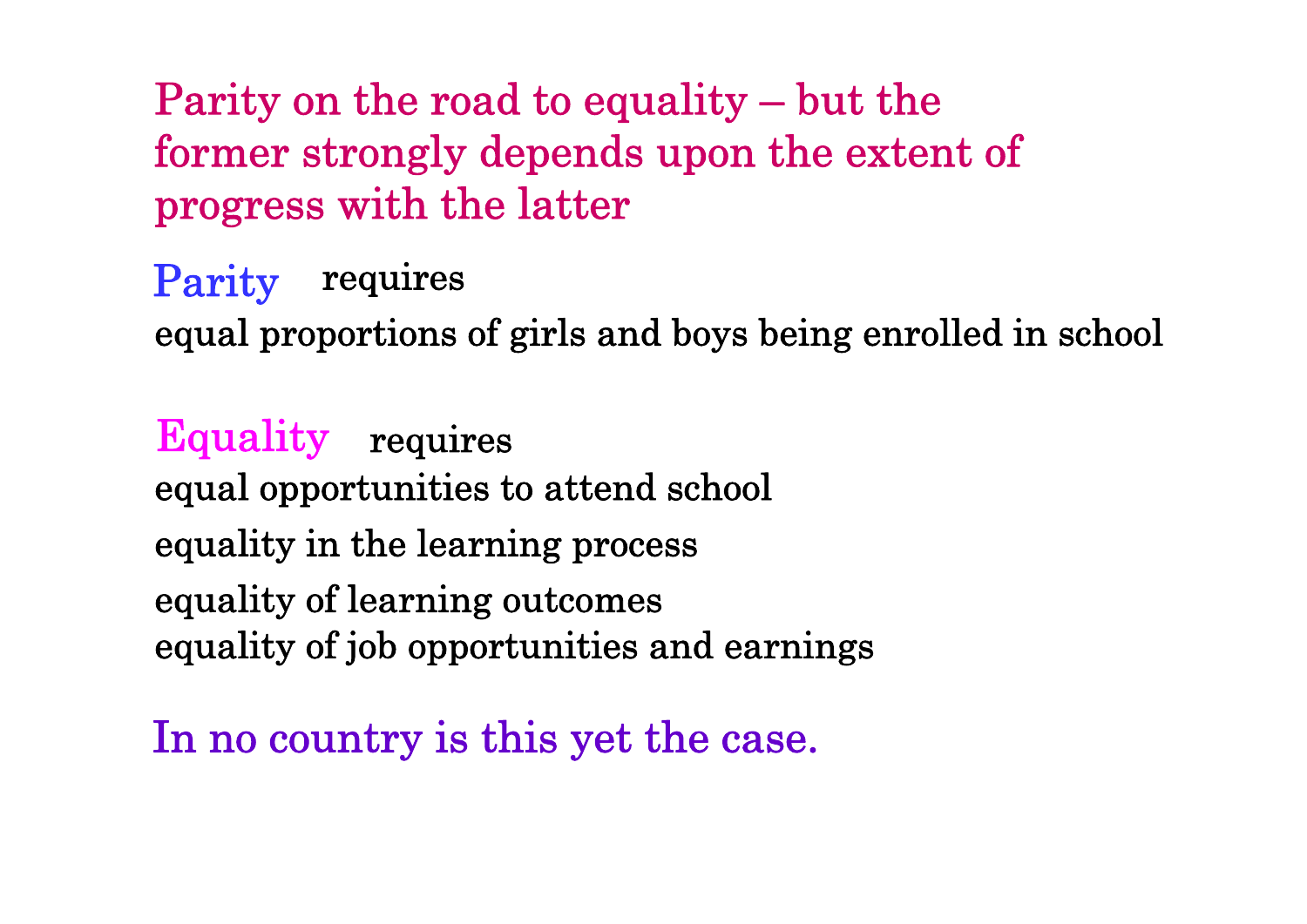## Inequality and enrolments

#### Where enrolment rates are low, boys are given preference in most countries and most regions



Scatter Plot of GPI against NER in primary education

**NER in primary education (%)**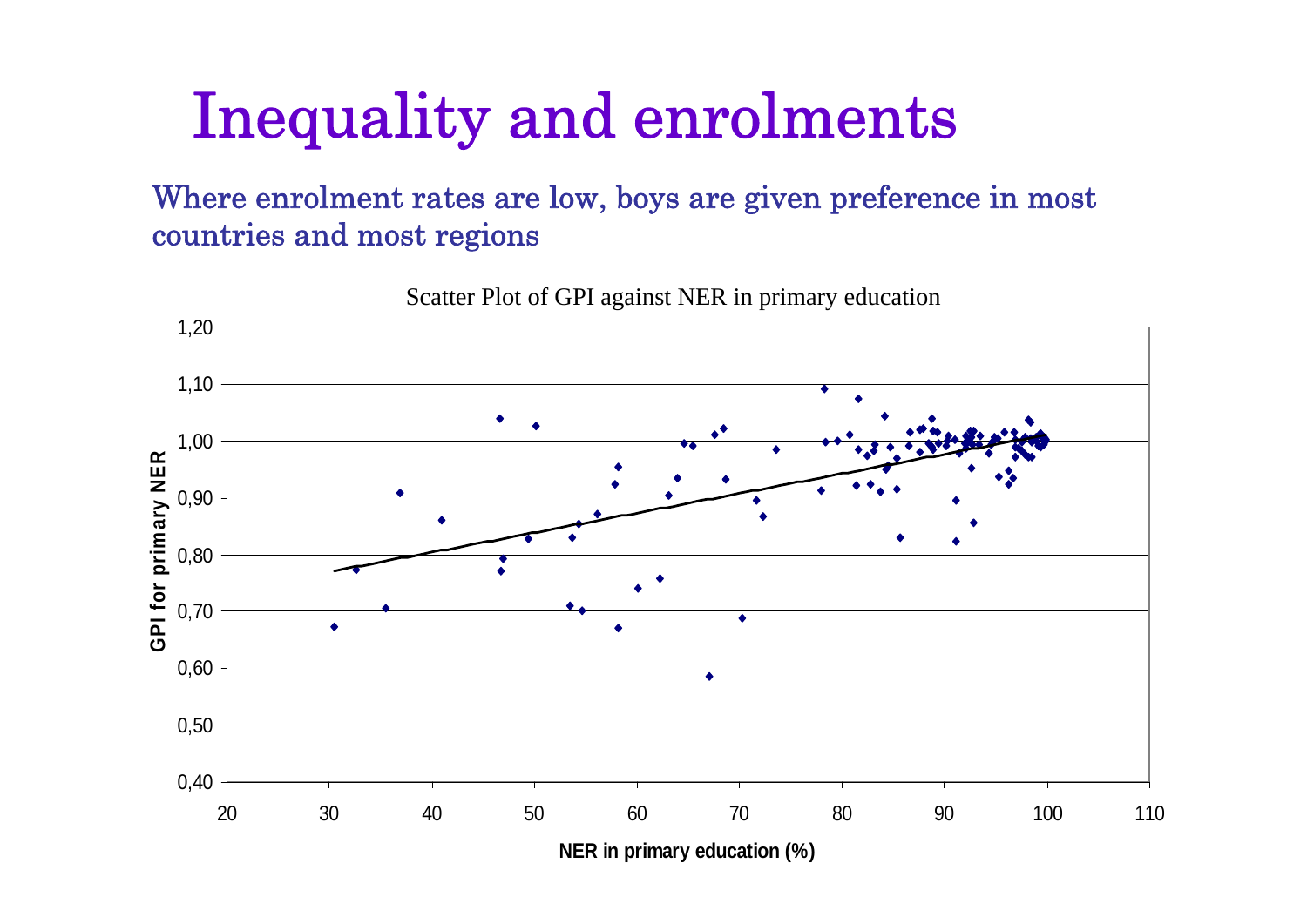# Why girls are held back?

#### causes of inequality are diverse

### Households and their context

#### $\operatorname{Schools}$

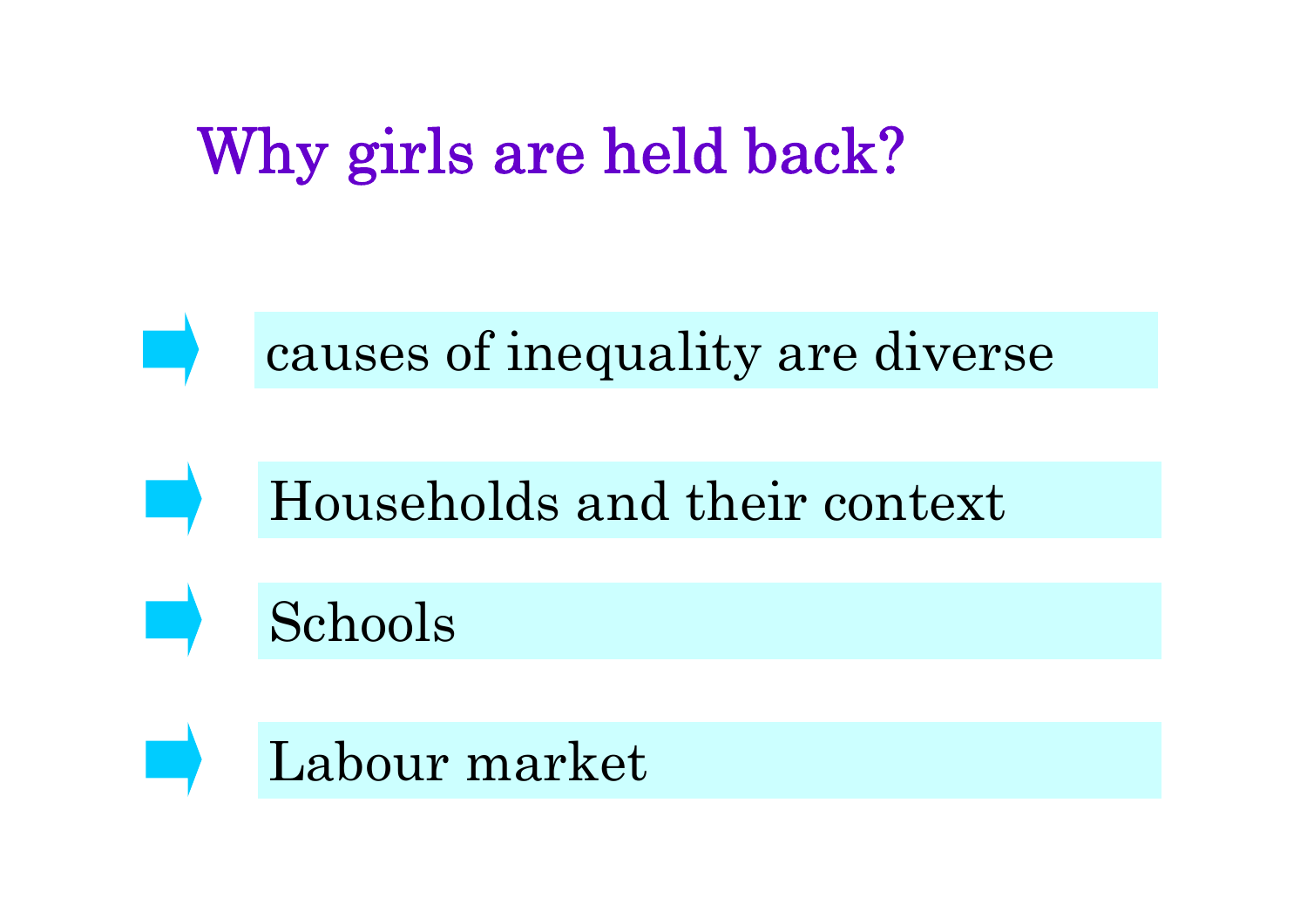## Households: values and poverty

Impact of social norms and values

How households allocate resources and opportunities

Household poverty has more detrimental effect on decision to enrol a girl than a boy in school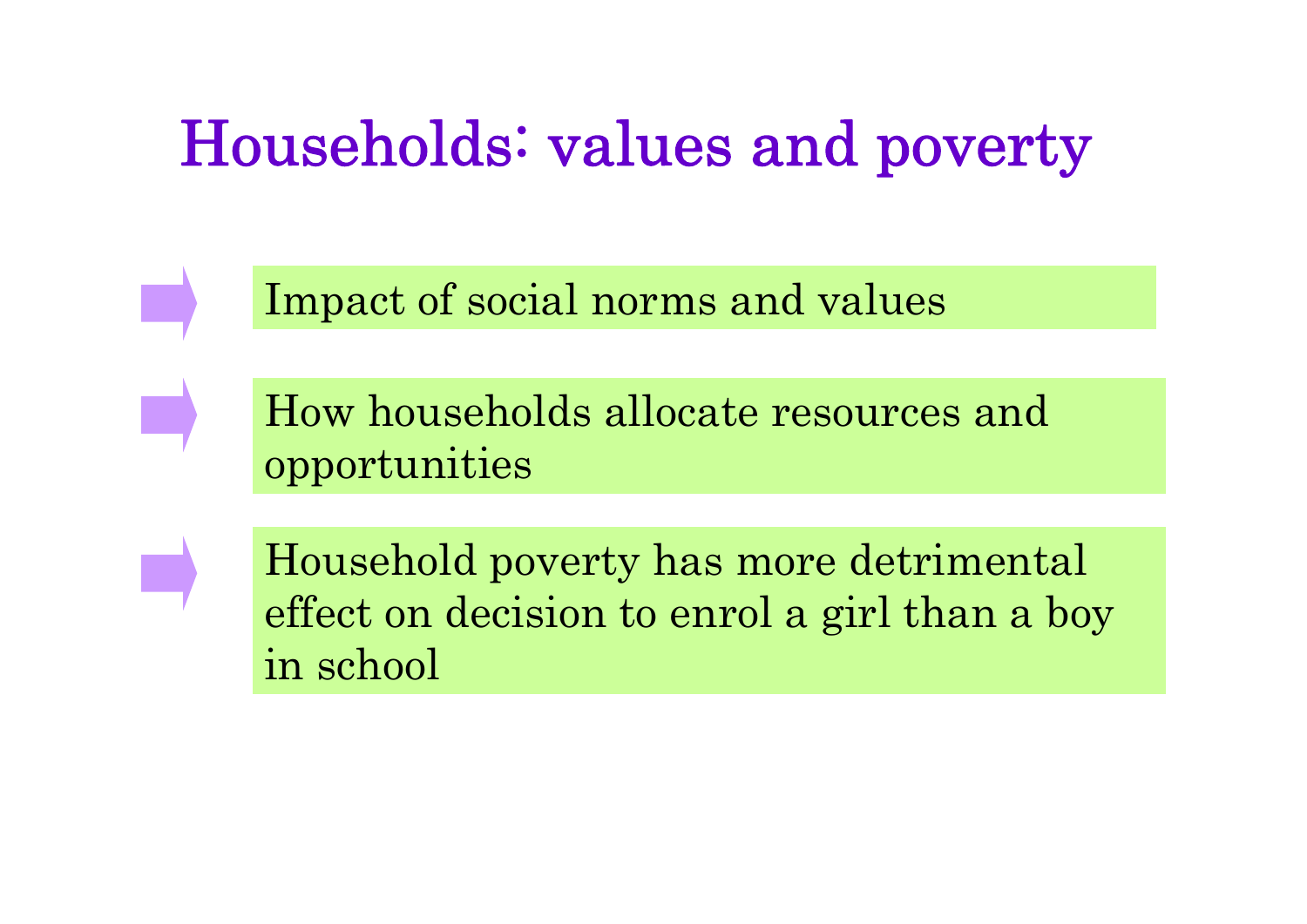## Households: Child labour

211 million economically active children officially aged 5-14 years

Most of these have reduced access to education because of their work

In addition, there are many more child domestic workers, most of whom are girls

Parents are main employers of children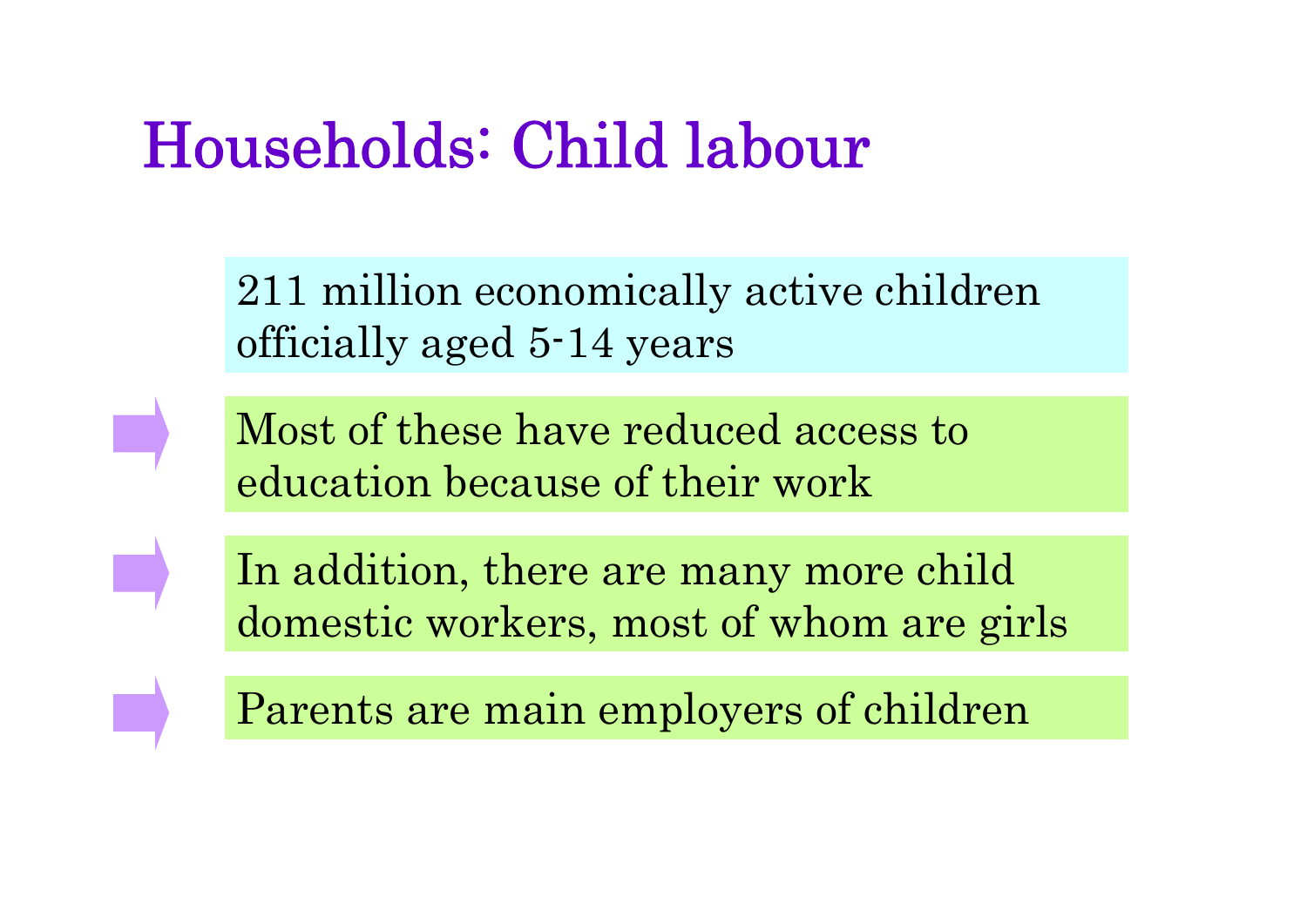#### School Fees

#### Fees levied in at least 101 countries

Summary of fee survey results

|                                      | <b>Countries with</b><br>fees | Percentage of<br>countries in<br>survey | <b>Countries with</b><br>illegal fees | Percentage of<br>fee-charging<br>countries with<br>illegal fees |
|--------------------------------------|-------------------------------|-----------------------------------------|---------------------------------------|-----------------------------------------------------------------|
| At least one fee                     | 77                            | 97                                      | n.a.                                  | n.a.                                                            |
| <b>Tuition fees</b>                  | 30                            | 38                                      | 11                                    | 37                                                              |
| <b>Textbook</b><br>charges           | 37                            | 47                                      | 12                                    | 32                                                              |
| <b>Compulsory</b><br>uniforms        | 39                            | 49                                      | $\overline{0}$                        | $\overline{0}$                                                  |
| <b>PTA/community</b><br>contribution | 56                            | 71                                      | 22                                    | 39                                                              |
| <b>Activity fees</b>                 | 34                            | 43                                      | 13                                    | 38                                                              |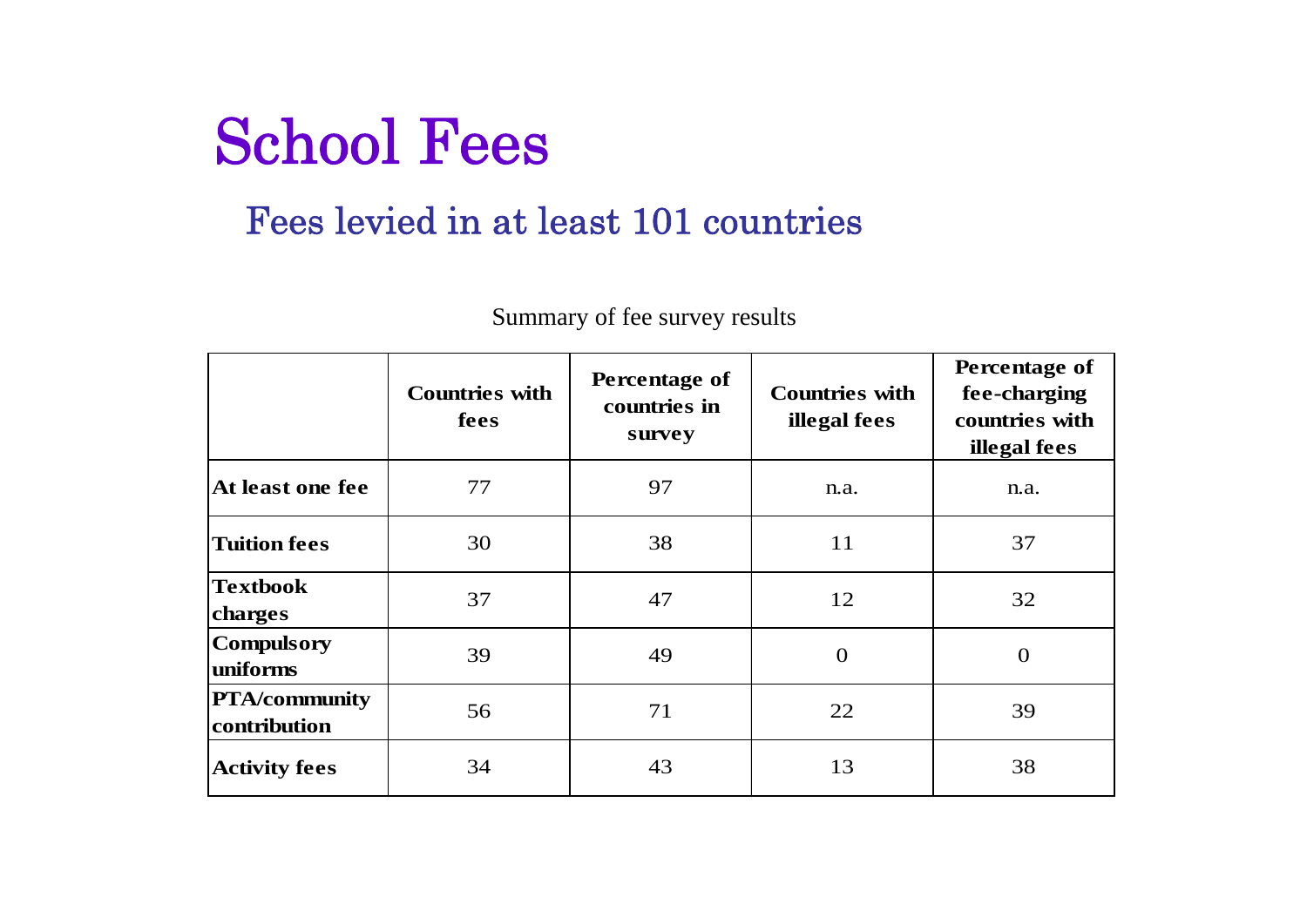# Traditions

#### Early marriage massively impedes educational progress

Married adolescents: percentage of 15-19 year olds married, various years

|                                    | <b>Boys</b>    | Girls |  |  |
|------------------------------------|----------------|-------|--|--|
| <b>Sub-Saharan Africa</b>          |                |       |  |  |
| D. R. Congo                        | 5              | 74    |  |  |
| Niger                              | $\overline{4}$ | 70    |  |  |
| Congo                              | 12             | 56    |  |  |
| Uganda                             | 11             | 50    |  |  |
| Mali                               | 5              | 50    |  |  |
| Asia                               |                |       |  |  |
| Afghanistan                        | 9              | 54    |  |  |
| Bangladesh                         | 5              | 51    |  |  |
| Nepal                              | 14             | 42    |  |  |
| <b>Middle East</b>                 |                |       |  |  |
| Iraq                               | 15             | 28    |  |  |
| Syria                              | $\overline{4}$ | 25    |  |  |
| Yemen                              | 5              | 24    |  |  |
| <b>Latin America and Caribbean</b> |                |       |  |  |
| Honduras                           | 7              | 30    |  |  |

Countries with marked son preference have greatest levels of inequality Cultural practices and rites of passage at puberty hinder girls' schooling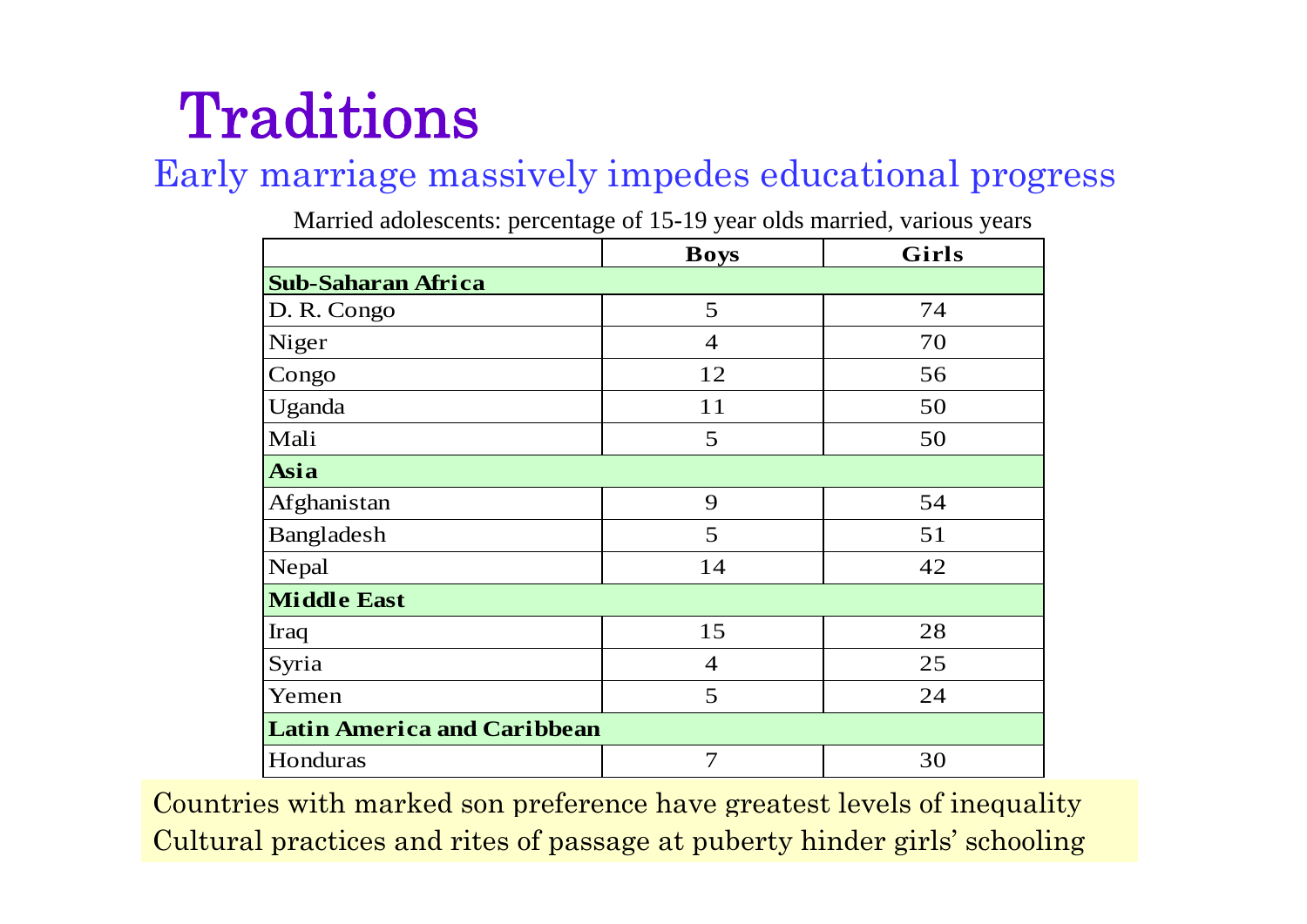

Schools are not always safe for girls

Girls required to do menial tasks

Teachers and prejudice

Sexism in textbooks

Lack of female role models

Poor school facilities and location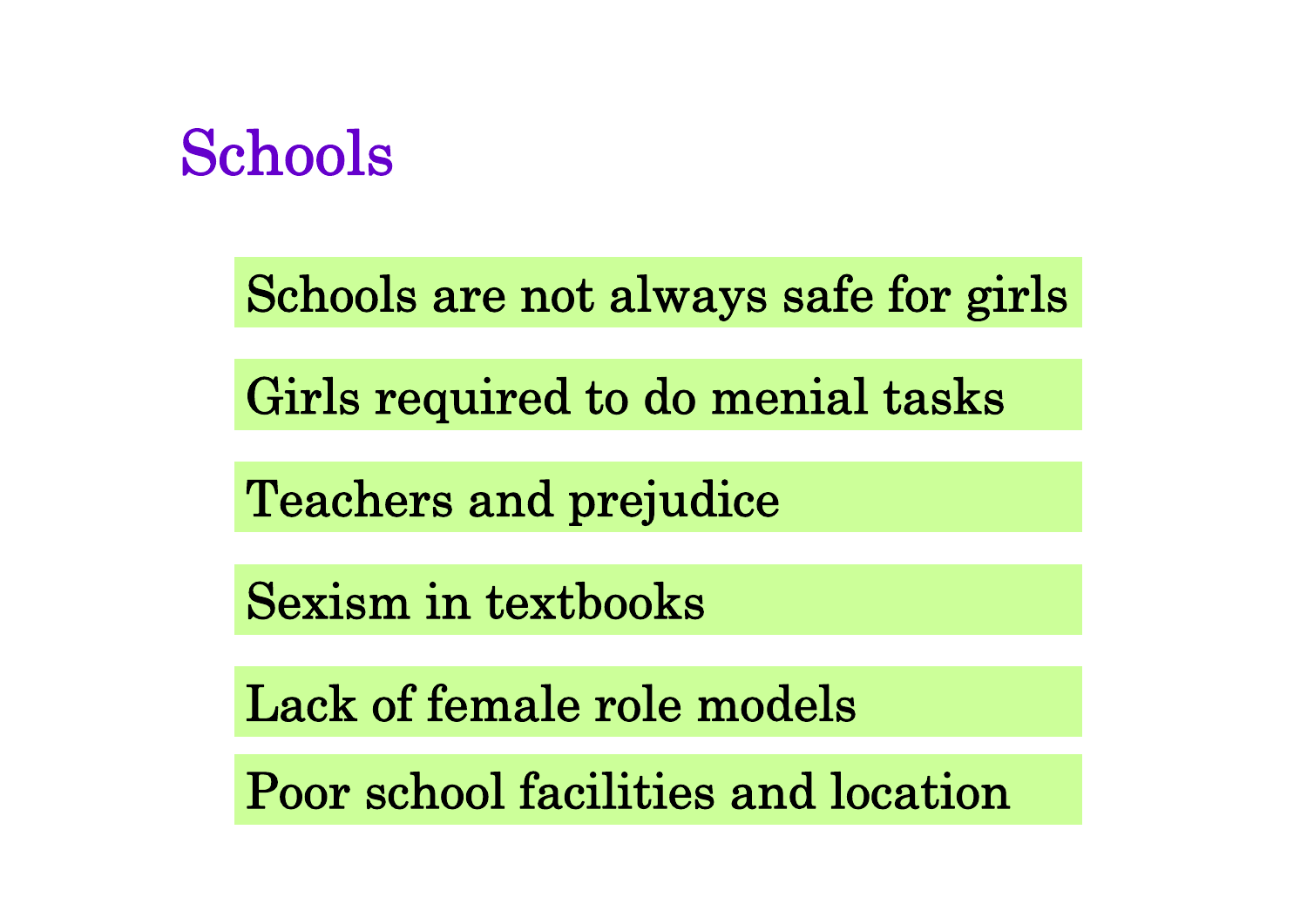#### Create better places for learning Recruit female teachers especially in rural and isolated schools Highest gender disparities correlate with low number of female teachers

Sub-Saharan Africa: percentage of female teachers and gender parity in access to school



**Gender parity of primary intakes**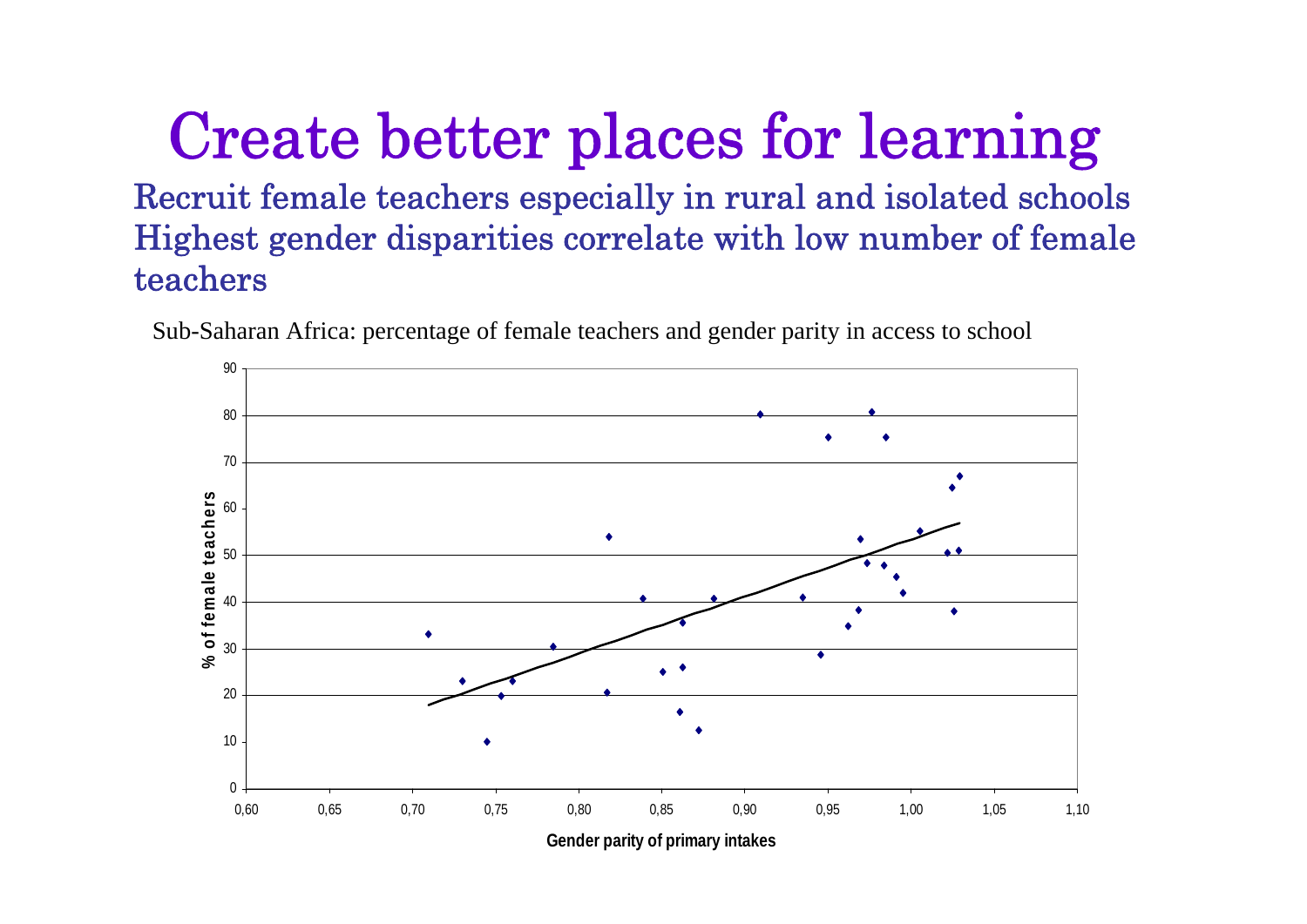### Beyond School

Girls outperform boys in some (mainly) industrialised countries

Girls underrepresented in science subjects

Occupational choice is strongly segmented

Wage and status differentials still overwhelmingly favour men